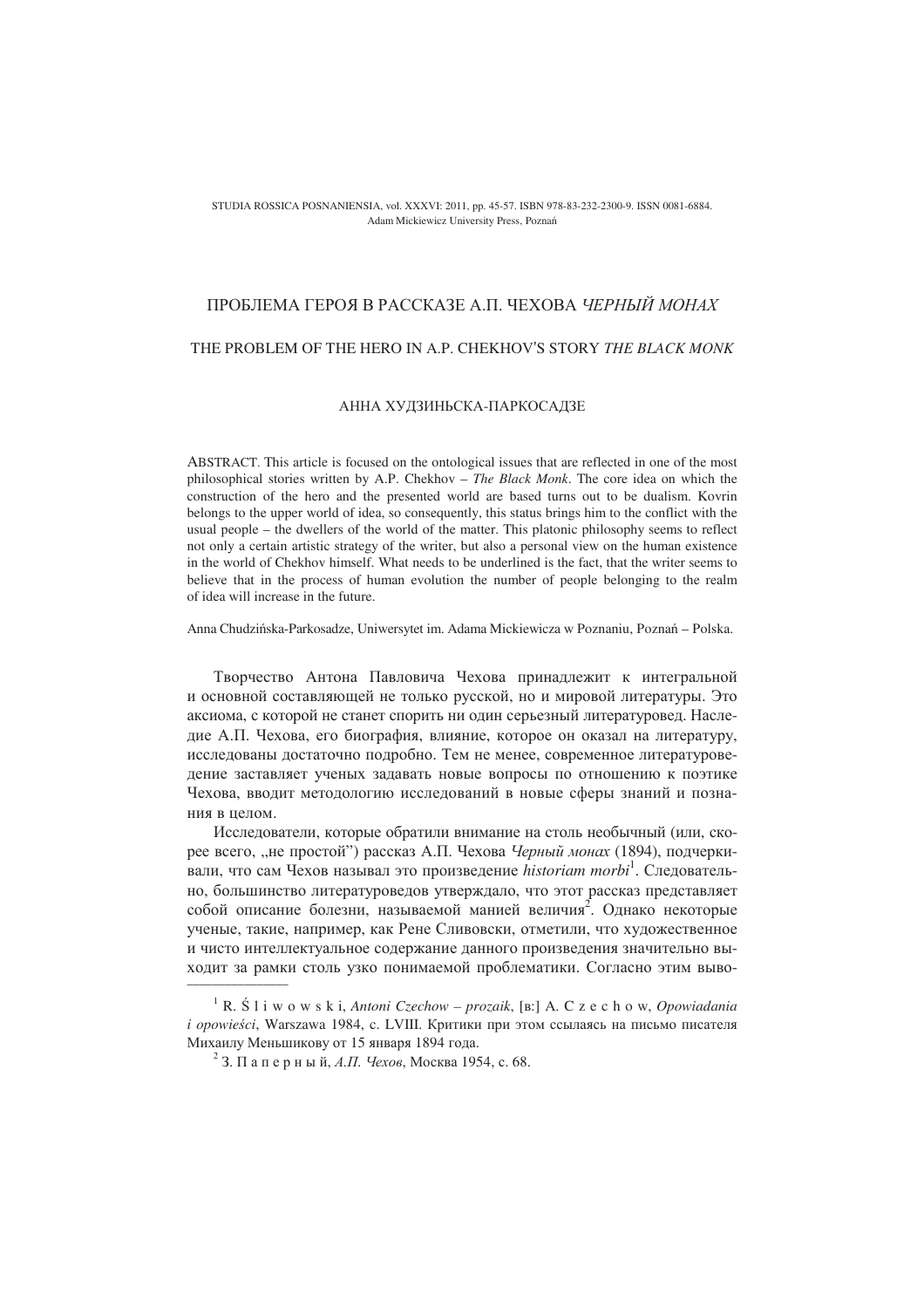дам, описание психической болезни является лишь предлогом для более существенных рефлексий над жизнью и миром в целом<sup>3</sup>.

А.П. Чехова разочаровали рецензии и высказывания современников по поводу Черного монаха. Отмечалась автобиографичность данного рассказа, несмотря на то, что сам Чехов это отрицал<sup>4</sup>. Критики обвиняли писателя в отсутствии выразительной и ясной позиции, а читатели просто не поняли этого произведения. Резче всех отзывался по поводу творчества Чехова Н.К. Михайловский, на которого ориентировались и другие критики. Обвиняли они Чехова, прежде всего, в "безыдейности"<sup>5</sup>. Зато после войны литературоведы начали живо спорить по поводу антагонистических образов двух главных героев: Песоцкого и Коврина. Образовались даже два лагеря: "ковринистов" и "песоцкистов", как их определил В. Катаев. Критики спорили также о роли искусства в данном рассказе<sup>6</sup>. Эти споры однако не выходили за рамки социально-культурного дискурса.

При анализе трудов А.П. Чехова следует помнить о главном законе его творчества: писатель никогда не осуждал своих героев, он всегда оставлял оценку представляемых явлений своим читателям. Это свидетельствует не только об уважении к читателю, но, прежде всего, об убеждении Чехова в том, что каждый человек несет ответственность за свое понимание окружающего мира и личное отношение к нему. Для Чехова человек был творцом в чисто библейском смысле. Его отказ от осуждения своих героев, указывание на причины злодеяний своих персонажей и частое им сочувствие свидетельствуют о том, что Чехов сочинял в духе христианской философии Евангелия. Однако, с другой стороны, он требовал постоянного совершенствования человека как личности и человечества в целом. Поэтому вопрос о сознании является главным в его творчестве, а Черный монах этому лучший пример.

В настоящее время именно сознание находится в центре внимания не только психиатров, философов, литературоведов, но и социологов, биологов,

 $3$  R.  $5$  1 i w o w s k i, указ. соч., с. LVIII. Илья Эренбург придерживался подобного мнения, утверждая, что: "наивность судить, что это лишь медицинское описание болезни". См.: I. E r e n b u r g, Nad Czechowem, przeł. A. Bogdański, [в:] Czechow w oczach krytyki światowej, red. H. Rzeczkowski, Warszawa 1971, c. 71.

 $4 E. G a t t o, Jedność artystyczna i duchowa, [B.] Czechow w oczach krytyki..., ykaa.$ соч., с. 351.

<sup>&</sup>lt;sup>5</sup> Первые выступления Н.К. Михайловского о Чехове - рецензия на сборник В сумерках в "Северном вестнике" от 1887 года (№ 9); статья Об отцах и детях и о г. Чехове в "Русских ведомостях" от 18 апреля 1890 года. В подобном духе высказывались: Э.А. Полоцкая, Антон Чехов, [в.] Русская литература рубежа веков (1890-е – начало 1920-х годов), кн. 1, Москва 2000, с. 406; П. П е р ц о в, Изъяны творчества. (Повести и рассказы А. Чехова), "Русское богатство" 1893, № 1, с. 39. Проблему критики подробно обсуждает Н.Н. Нартыев в статье А.П. Чехов в оценке журнала "Русское богатство" 1890-х годов, "Вестник ВолГУ" 2002, сер. 8, вып. 2, с. 83-89.

 $6$  R.  $\acute{S}$  l i w o w s k i, ykas. co. C. LIX.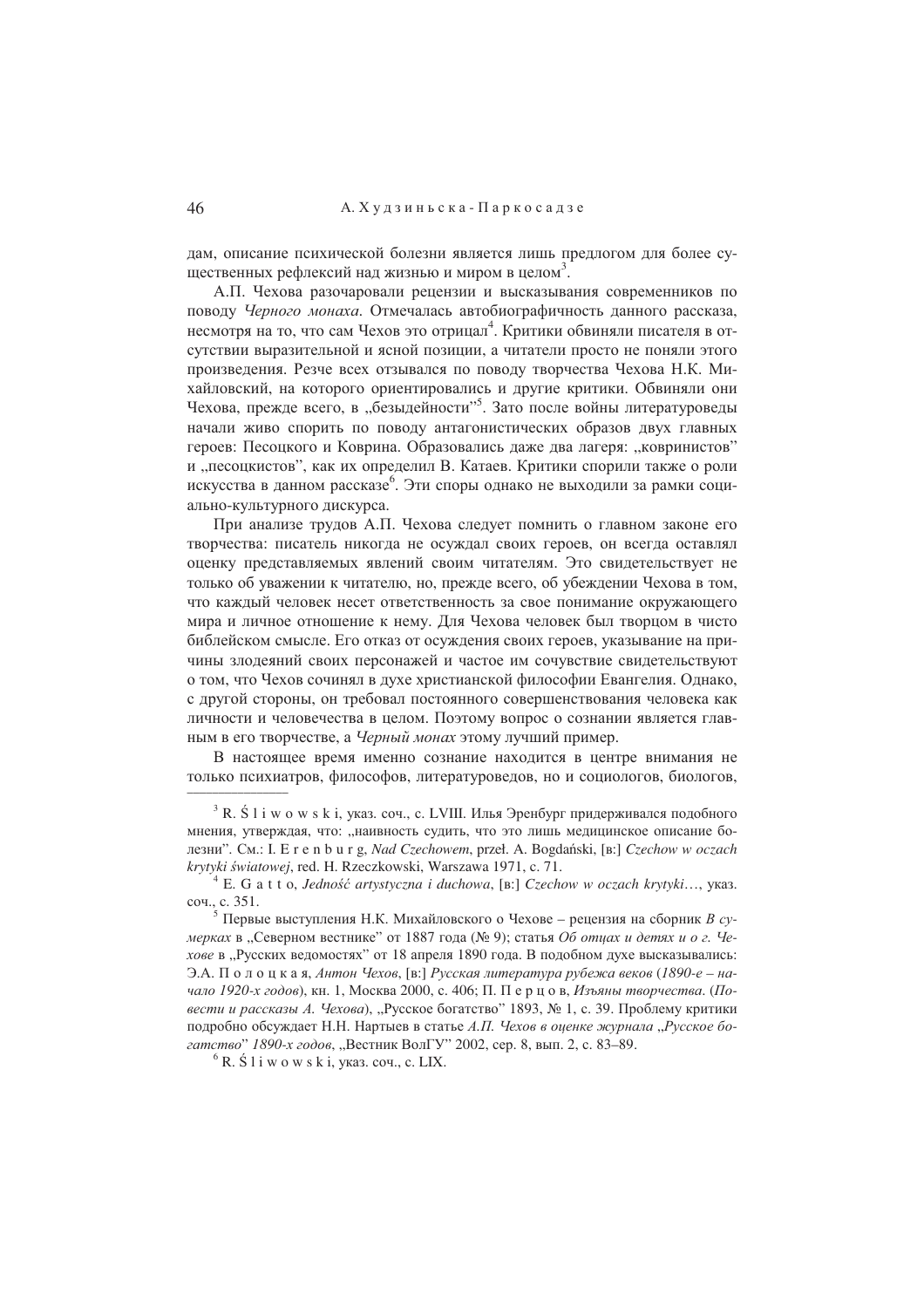когнитивистов и информатиков. Только теперь можно по-новому решать проблему "избранных", или же существенную в русской литературе проблему "юродивых". Естественно, наука пока еще не нашла однозначных ответов, относящихся к проблеме человеческого ума и сознания, но то, что мы знаем сегодня, позволяет увидеть эти проблемы в более широком спектре, с разных перспектив, и лучше осознать их глубину. В настоящей статье будет предпринята попытка решения проблемы героя в рассказе Черный монах с учетом таких вопросов, как: определение понятия болезни в данном рассказе, характеристика героев и их взаимоотношений, проблема "избранности" и вопрос о счастье.

На самом деле тема и проблема болезни является центральной в этом рассказе<sup>7</sup>. Она, бесспорно, связана и с "болезнью века" и с вопросом "нормы". Однако стоит сделать акцент на общем характере этих понятий в чеховской поэтике. Ведь оба понятия имеют социологический характер. Их содержание повествует о проблемах русского общества, современного Чехову: низком уровне развития сознания, вследствие чего "общественная норма" основывалась на порабощении, страхе перед мнением других (отнюдь не более умных или честных) и лжи, а жертвами как ни странно оказывались лучшие из данного общества. Ведь самые пессимистичные и трагические ноты чеховского творчества звучат в финалах его произведений, когда проигрывают те, на которых возлагались самые искренние надежды (финал Вишневого сада, Дамы с собачкой, Ионыча, Трех сестер и т.д.).

Как отмечалось выше. Черный монах считается литературоведами историей болезни главного героя – Коврина, который болеет манией величия. Кажется, однако, что данная постановка проблемы этого произведения не столь проста. Во-первых, стоит сначала более внимательно рассмотреть природу самой болезни, а во-вторых, задуматься, кто из персонажей действительно страдает манией величия<sup>8</sup>.

<sup>&</sup>lt;sup>7</sup> Как часто подчеркивают критики, обсуждающие рассказ Черный монах, в 90-е голы XIX века А.П. Чехов изучал вопрос о норме этического повеления. Следовательно, тема болезни появилась в большинстве написанных тогла Чеховым произвелениях ( $I_V$ эль [1891], Палата № 6 [1892], Страх [1892], Рассказ неизвестного человека [1893], Три года [1895], Дом с мезонином [1896], Моя жизнь [1896]). Объясняется это тем, что идеологема "болезни" в обществе конца XIX века коренилась в проблемах коллективного сознания эпохи. "Болеет" не только Коврин, но также Таня и Егор Семеныч. Болезнь представлена как явление, имеющее определенные объективные причины для своего возникновения. См. Е. Н ы м м, Тема "болезни" в прозе и переписке А.П. Чехова, www.utoronto.ca/tsq/13/nymm13.shtunl

 $8$  Мания величия - это разновидность паранойи, которая заключается в том, что больной воображает себя великой, значительной фигурой. Это фаза паралича, которая представляет собой постепенную регрессию нарциссического либидо в направлении уже преодоленных этапов развития. Манию величия называют синдромом непризнанного гения, когда страдающий человек убежден, что он обладает большим умом и спо-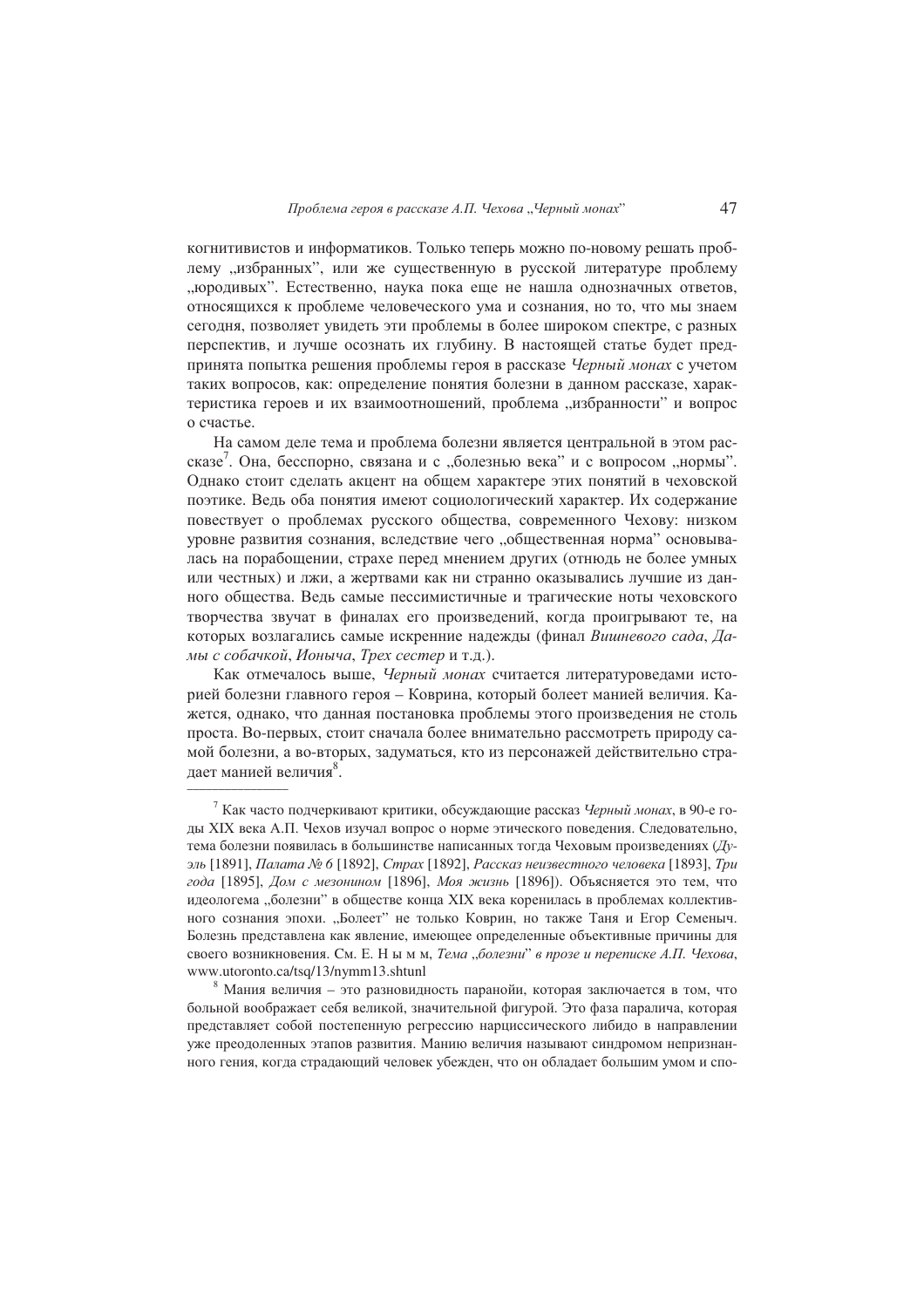## А. Худзиньска - Паркосадзе

Прежде чем перейти к анализу образа главных героев, стоит привести мнения критиков, уже поставивших диагноз Коврину. Елена Нымм утверждает, что мания величия у Коврина появляется на почве глубокого переживания им своей посредственности как ученого и что в разговорах с монахом отразилось нереализованное желание Коврина быть одним из идейных вождей общества<sup>9</sup>. Кажется, что название Коврина "посредственностью" не имеет никакого отношения к тексту данного рассказа. А.П. Чехов представляет Андрея Васильича Коврина как человека, который "тем только [...] живет"<sup>10</sup>, что читает психологию и занимается философией. Он магистр, философ, знаменитый ученый (признан таковым не самим собой, а лругими учеными) и, наконец, он преподаватель в университете. Но главное даже не это, а то что сам Коврин не говорит про себя ничего, что свидетельствовало бы о его большом мнении о самом себе. Наоборот, если отнестись к тексту рассказа со вниманием, то окажется, что единственные высказывания о Коврине, определяющие его как величину, произносят другие, т.е. Таня Песоцкая и ее отец Егор Семеныч Песоцкий.

А.П. Чехов постоянно подчеркивает дуализм миров, к которым принадлежат Песоцкие и Коврин. Об этом свидетельствуют не только приведенные выше высказывания Песоцких, но главным образом высказывания на этот счет загадочного черного монаха. Сверх того, такая постановка проблемы коллизии или сосуществования этих двух противоположных миров влечет за собой и необходимость решения проблемы нормы. В чеховском миропорядке норма также отличается двумя измерениями: социальным и универсальным. Первое носит выразительный отпечаток современности с ее несовершенством и пошлостью. Второе зато представляет собой образец-идею неизменного

собен видеть дальше других, либо вообще гениален, но окружающие его недооценивают. Мания величия как психическое состояние отличается сменой субъективных переживаний и отклонением от обыкновенного, "нормального" образца поведения. Субъективные изменения побуждают к эйфории и наслаждению, которые воспринимаются больным как ошушение счастья. Больной тогла неправильно оценивает собственные возможности, но в то же время может мыслить логично. Тем не менее, его поведение приобретает форму чрезмерной активности, характеризующейся между прочим разговорчивостью. Если такой человек встретит препятствие на пути к реализации своих замыслов, то он отвечает гневом и агрессией. Естественно, в отношении Черного монаха может также возникнуть вопрос насчет сходства описанных в нем симптомов с шизофренией, которая означает нарушение логического мышления и хроническое видение призраков. Любопытно, что чувство эйфории и счастья - также симптом шизофрении. См.: *Przewodnik*, http://www.insomnia.pl/Choroby i zaburzenia psychiczne - Przewodnik-t161276.html (20 sierpnia 2007).

 $9$  Е. Нымм, указ. соч.

10 А.П. Ч е х о в, Черный монах, [в:] его же, Рассказы из жизни моих друзей, Санкт--Петербург 1994, с. 392. Все дальнейшие цитаты из данного произведения приводятся по этому изданию, в скобках указаны инициалы заглавия и номера страниц.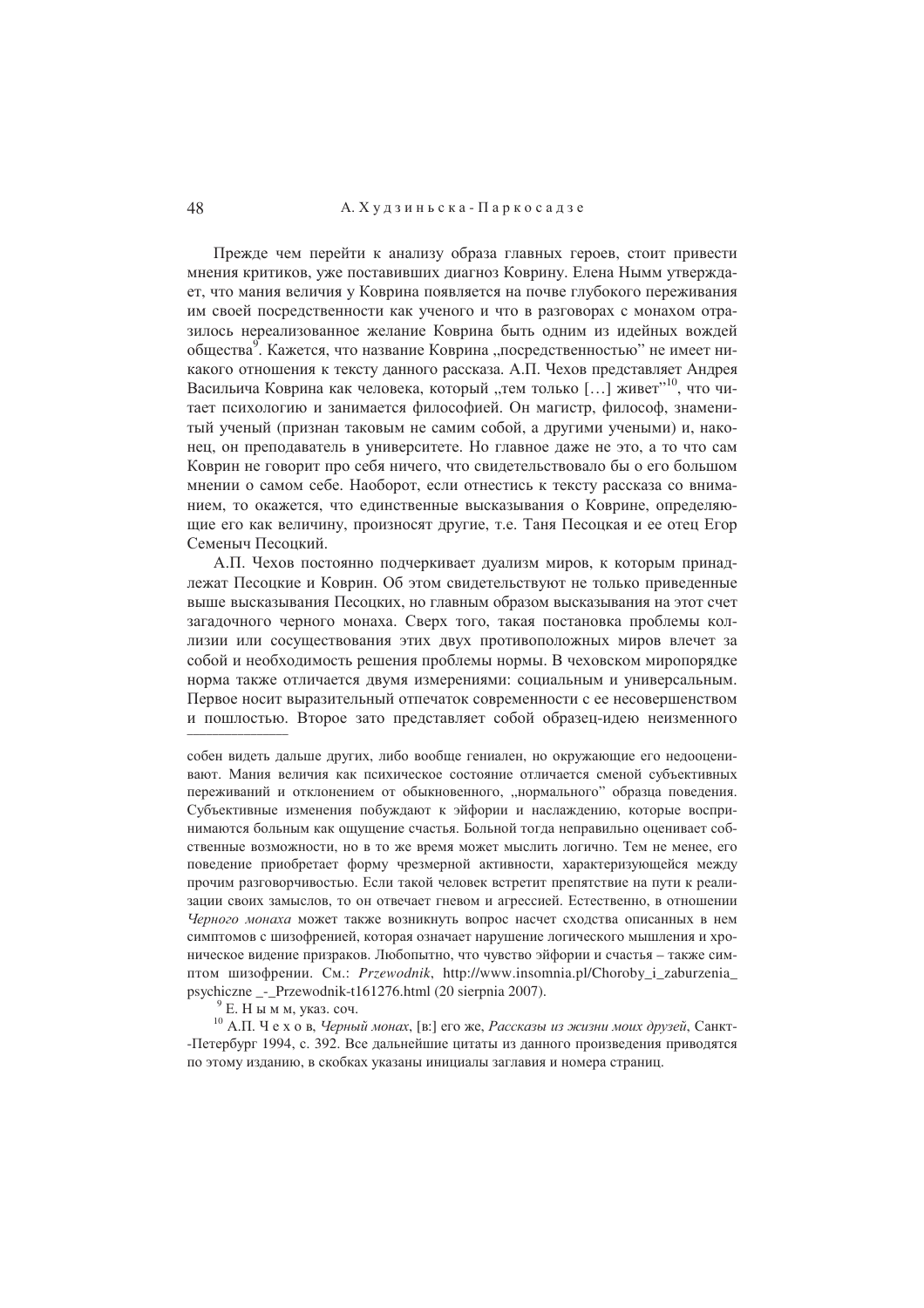вселенского порядка, т.е. того, что нормальное и относится к природному порядку. Именно образ природы служит измерением нормальности и содержит в себе оценивающий потенциал.

Сад в творчестве А.П. Чехова символизирует первозданный Богом рай, к которому все люди, сознательно или подсознательно, стремятся. Пространственным центром рассказа Черный монах является именно фруктовый сад Песоцких. Однако картина сада в Черном монахе также указывает на свое отчуждение от райского идеала. На первый взгляд сад Песоцких казался сказочным местом, гле

самая настоящая роскошь цветников пряталась еще в теплицах, но уж и того, что цвело вдоль аллей и там и сям на клумбах, было достаточно, чтобы гуляя по саду, почувствовать себя в царстве нежных красок (ЧМ, с. 389).

Истинная идейная оболочка открывается, когда повествователь вдруг восклинает:

Каких только тут не было причуд, изысканных уродств и издевательства над природой! (ЧМ, с. 389).

В саду наблюдалось постоянное движение людей-, муравьев". Однообразие людей дополнялось однообразием деревьев:

все деревья были одного роста и имели совершенно одинаковые короны и стволы, делали картину однообразной и даже скучной (ЧМ, с. 390).

Черный дым заменял облака, чтобы защищать эти "несколько тысяч чистого ежегодного дохода" от мороза. Итак, сад в данном рассказе ассоциируется не с блаженством, счастьем и покоем, а с суетой, человеческим порабощением "делу" и деньгам. Здесь образ человека-раба противопоставлен образу человека-творца.

В поэтике данного произведения главную роль играет модель бинарных оппозиций, которые относятся не только к дуализму миров (который сводится к антиномии покой - суета, гармония - хаос), но и представляют собой противопоставление двух категорий людей: рабов (которые в тексте названы "стадными людьми") и свободных людей-творцов (к которым относится образ Коврина). Первые, будучи погружены в своем "деле", становятся людьми, живущими без осознания настоящего смыла своей жизни, терроризуют других, требуя от них полного посвящения своему "делу". Другие также погружены в своей работе, но разница заключается в том, что они считают свое "дело" службой человечеству, никому не навязывают своих мнений и идеалов, трудятся в покое и полностью осознают высший смысл своей жизни, испытывая при этом блаженное чувство счастья. Если рассматривать проблему мании величия в Черном монахе, то следует иметь в виду именно этот антоним, который относится к двум антагонистическим образам героев: Егору Семенычу Песоцкому и Андрею Васильичу Коврину.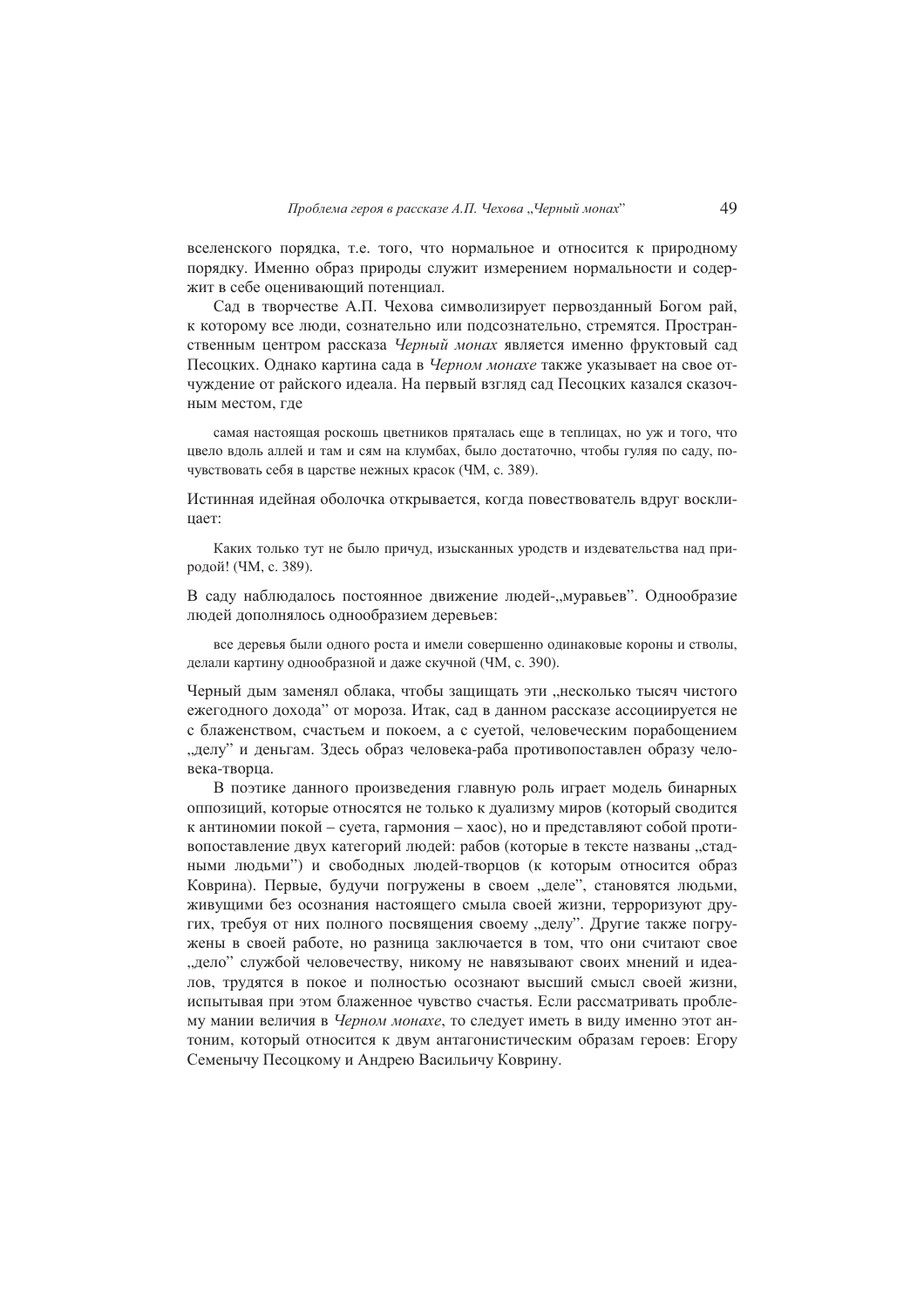## А. Худзиньска - Паркосадзе

Как отмечалось выше. Коврин сам не признавал себя величиной, его таковым называли другие. Дело в том, что совершается это не только на уровне диалогов героев, но прежде всего в повествовании, которое является объективным компонентом текста. Особенно это акцентируется в эпизоде ознакомления Коврина со статьями Песоцкого. Этот эпизод является точкой пересечения и конфронтацией двух оппозиционных миропредставлений. Стоит подчеркнуть, что статьи Песоцкого были построены как реплики, возражения на труды других авторов. У Коврина сложилось неприятное впечатление от этих статей. Его возмутил их "непокойный, неровный тон", "нервный, почти болезненный задор",

целый фонтан разных ядовитых слов по адресу "ученого невежества наших патентованных гг. садоводов, наблюдающих природу с высоты своих кафедр" (ЧМ, с. 398).

Более того, Песоцкий в своих работах называл своих коллег "профанами" и "дилетантами", и выражал сожаление о том, что

мужиков, ворующих фрукты и ломающих при этом деревья, уже нельзя драть розгами (ЧМ, с. 399).

Коврин констатировал, что содержание этих статей - "война", и что они пропитаны лишними нервами и страстями. В композиционной структуре рассказа за этим эпизодом следуют, по принципу оппозиции, раздумья Коврина по поводу заглавного черного монаха.

В итоге дуализм миропредставления А.П. Чехова в Черном монахе осуществляется антиномией двух семантических рядов: гармония - рай - покой - счастье / хаос - извращенный образ рая - суета - отсутствие ощущения смысла и счастья. Чехов внедряет эти концепты в образы сада, дома, "дела" и, наконец, в образы главных героев. Эти "чеховские концепты" составляют определенный смысловой код, зашифрованный в постоянных мотивах-символах. Современники писателя воспринимали текст Черного монаха дословно, не угадывая в нем философской глубины, которая, кстати, составляет суть не только этого сочинения Чехова. Новая, современная литературоведческая метолология позволяет решить проблему глубинного анализа ланного текста. Следовательно, давний спор критиков "ковринистов" и "песоцкистов" можно решить следующим способом - если можно в тексте выделить последовательную систему двух семантических рядов, то остается причислить этих двух героев к соответствующему им ряду. Образы Песоцкого и Коврина представляют собой противоположные миропорядки. Первый ассоциируется с хаосом и суетой, а второй – с покоем, гармонией и счастьем. Дело в том, что Чехов не стремился показать, кто хороший, кто плохой, но, скорее всего, старался вникнуть в трагический конфликт людей двух противоположных категорий: "избранных" и "стадных людей", которые связаны друг с другом семейными узами и любят друг друга.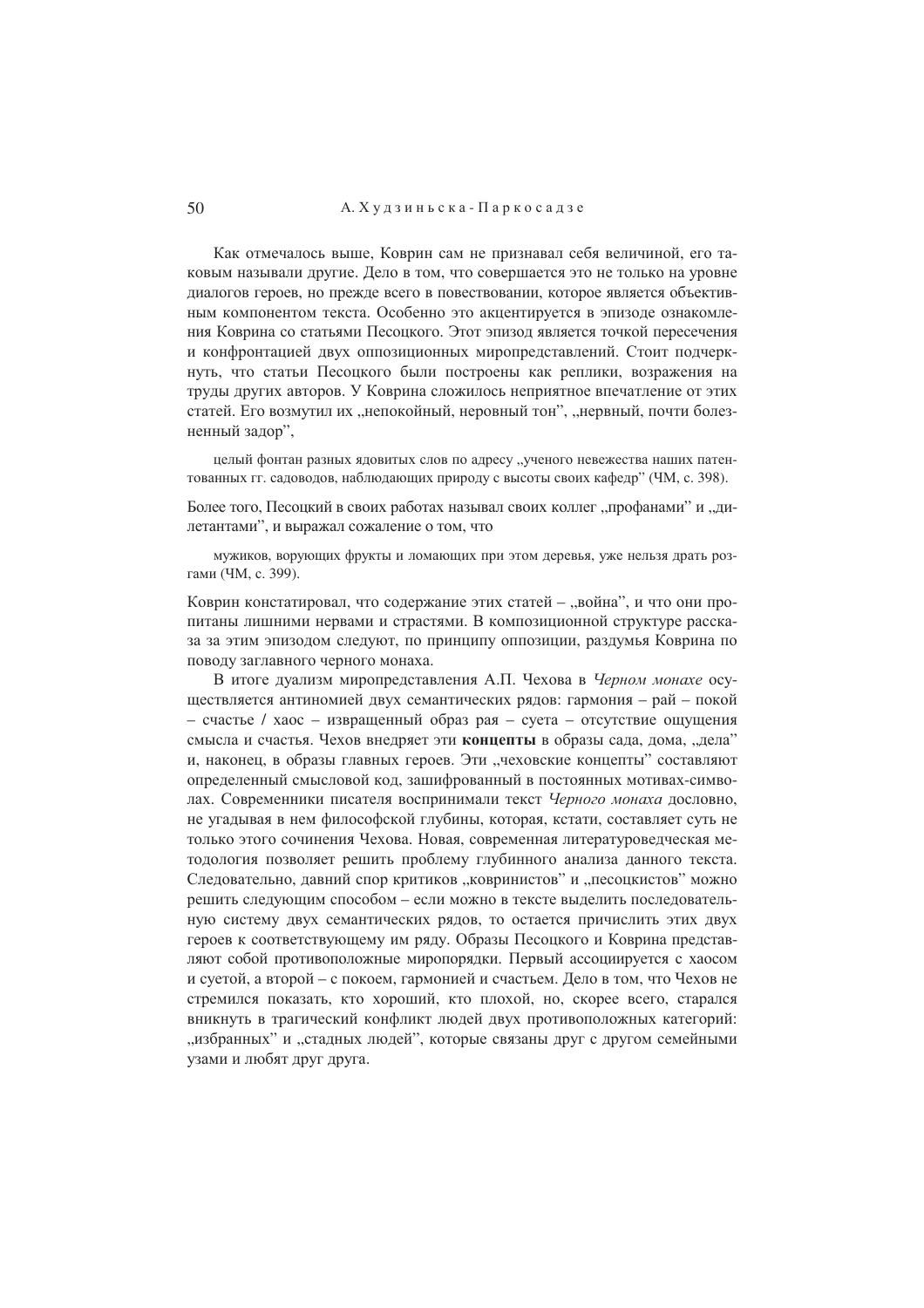Симптоматично, что в данном рассказе счастье испытывает лишь один герой - Коврин. Соответственно описанию симптомов, изложенных выше, такое состояние героя может свидетельствовать и о заболевании шизофренией. Тем более, что сопутствует этому видение призраков. Проблема, однако, заключается в том, что природу черного монаха нельзя определить однозначно как призрак или привидение, несмотря на то, что сам Коврин называет это явление "фантасмагорией" и осознает при этом его необычность. Главным аргументом против предопределения состояния Коврина как болезни (также шизофрении) приходит тот факт, что Коврин не теряет способности логического мышления, а наоборот, он продолжает свою научную работу, которая, в конце концов, приносит ему еще более значительно и прочно призвание – он получает самостоятельную кафелру. Правла, ему прихолится отказаться от своего курса лекций, но происходит это не по умственному недугу, а потому, что он заболел чахоткой (эта болезнь впрямую не называется в тексте рассказа, но описывается как болезнь, от которой кровь "шла горлом", он "плевал кровью", это случалось раза два в месяц, его мать "жила точно с такою же болезнью десять лет. даже больше").

Если призрак черного монаха не просто патологическое явление, то что это за образ и как его понимать? Бесспорно, что разгадка этого образа-символа - идейная суть данного произведения. В творческой истории замысла рассказа и символике образа черного монаха переплетаются жизненные впечатления самого писателя, библейские, фольклорные и литературные мотивы и символы<sup>11</sup>. Тадеуш Осух верно констатирует, что черный монах осуществляет функцию посредника между земным, материальным миром и высшим, идеальным бытием, становясь тем самым "пророком", "провозвестником божественной истины". При всем том критик не согласен с мнением некоторых

<sup>11</sup> Т. Осух указывает на такие истоки образа-символа черного монаха, как: сон А.П. Чехова о черном монахе, о котором писатель говорил в письме Суворину от 25 января 1894 г. и содержанием которого писатель поделился со своим братом М.П. Чеховым: аллегорический эпизол пол названием Последний суд (Сон) из книги Н. Минского При свете совести; фольклорный материал - сказочные описания колдовских сил, выказывающие сходство с народными сказаниями об Иване; устойчивый символический смысл данного образа как зловещего предвестника смерти, сигнала неблагополучия, грядущего разлада между героями; сцена в трактире пушкинской трагедии Моиарт и Сальери, где таинственный незнакомец в черном заказывает Моцарту реквием; евангельский миф об Иисусе Христе, в котором черный монах оказывается "священником Бога и Христа", предвестником Страшного суда; Апокалипсис, на который ссылается Коврин в споре с Таней, сравнивая себя с Иродом, и момент, когда монах говорит о "царстве вечной правды", имея в виду Новый Иерусалим. См.: Т. О с у х, "Черный монах" Чехова. К истории замысла и символике образа, [в:] Literatura rosyjska przełomu XIX i XX wieku, red. E. Biernat i T. Bogdanowicz, Gdańsk 1999, c. 21-27.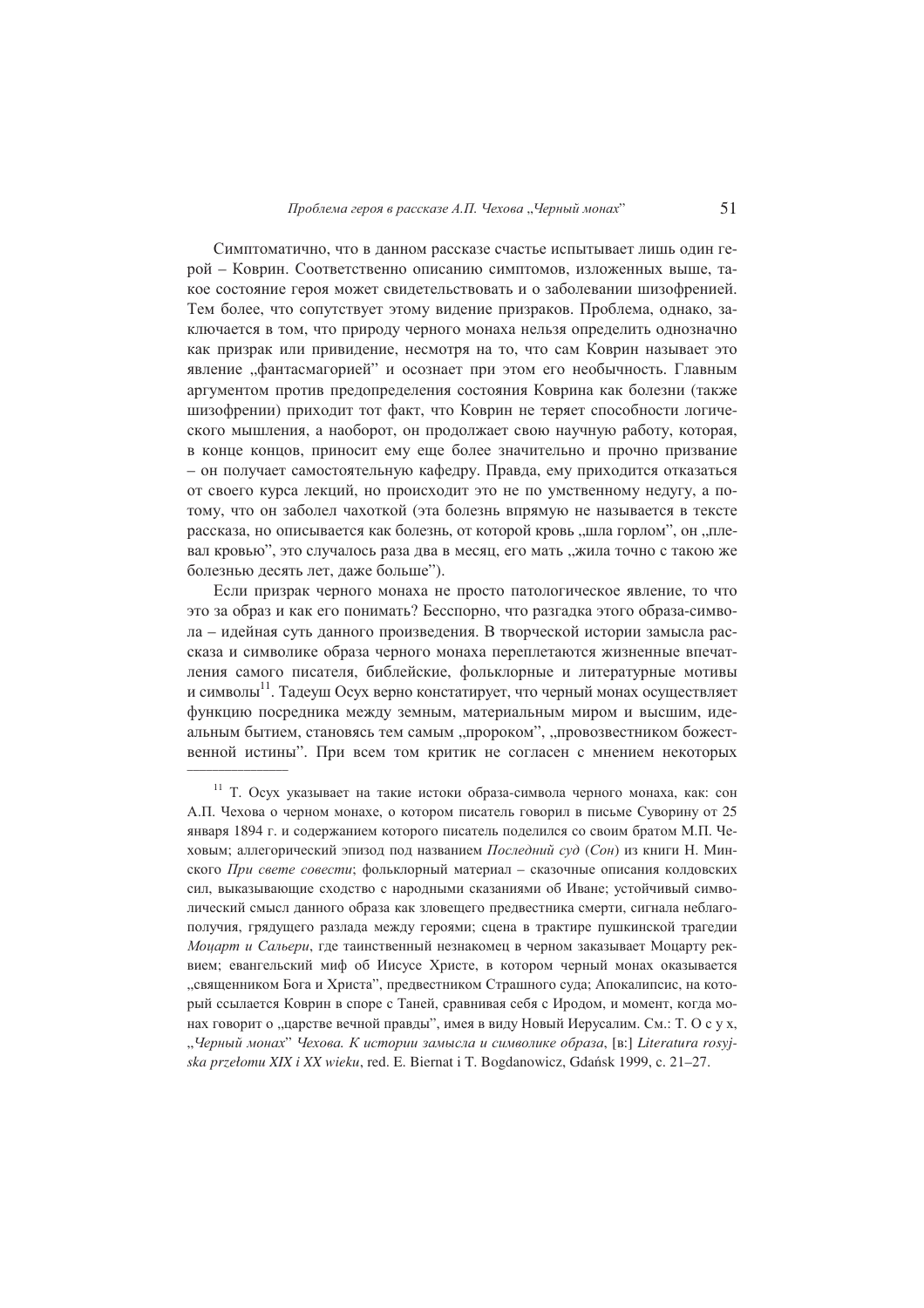## А. Худзиньска - Паркосадзе

критиков<sup>12</sup>, считавших, что Чехов в данном рассказе защищает право исключительной натуры, возвышающейся над "стадными людьми", хотя в заключение своей статьи признает, что: "как ни странно, «сумасшедший» Коврин, как никакой другой персонаж рассказа, был близок к выполнению [...] евангельской мулрости", наказывающей

любить ближнего, быть всегда бодрым духом, не впадать в уныние, оставаться верным себе, своим главным принципам - так (чтобы) исполнить свое человеческое назначение и получить в награду "царствие Божие"<sup>13</sup>.

Ответ на вопрос о природе и функции образа черного монаха в одноименном рассказе кажется сущее, чем проблема замысла и происхождения его. Литературоведы утверждали даже, что образ черного монаха, как загадочного явления, определяет жанр данного произведения, и называли его "новым характером фантастики и нереальности", Несомненно, концепция черного монаха имеет отношение к намеченной раньше молели бинарных оппозиций и дуализму миров: духовного и материального. Поскольку черный монах связан исключительно с образом Коврина, то его символика относится к уравновешенной, глубоко философской сфере существования в противоположность ассоциативным образам патологии. В то время когда духовному миру присуща философская рефлексия раздумья над бытием, материальный мир, наоборот, сводится к ежедневной суете и "вещественным доказательствам". "Стадные люди" верят в существование того, что видят теперь и здесь. Те, которые обитают в царстве мысли, фокусируют свое внимание на вневременном и внепространственном, т.е. на вечности. Такова именно природа черного монаха.

Введению образа монаха в сюжет предшествует мотив музыки - серенады Брага, рассказывающей историю девушки, "больной воображением", которая слышала ночью в салу прекрасные, таинственные звуки. Выражали они собой "гармонию священную", звук с небес, непонятный для смертных, доступный лишь ей одной. Музыка как совершенная небесная гармония - символ-образ мира духа, доступного лишь избранным. Тема избранничества в творчестве А. Чехова часто связана с проблемой болезни, поскольку общество таких людей считает сумасшедшими. Принадлежность к сфере духа - отклонение от социальной "нормы" тех времен.

Черный монах возникает сначала в виде легенды, которую вдруг вспомнил Коврин. Тысячу лет назад монах, одетый в черное, шел по пустыне. Он был мираж, который бесконечно передавался из одного слоя атмосферы в другой, наконец, выйдя за пределы земной атмосферы, блуждал во всей вселенной. Суть этой легенды сводится к универсальному закону: раз на тысячу лет

<sup>&</sup>lt;sup>12</sup> См.: 3. Паперный, *А.П. Чехов*, Москва 1954, с. 69.

<sup>&</sup>lt;sup>13</sup> Т. О с у х, указ. соч., с. 21, 27.

 $14$  E. G a t t o, ykas. cou., c. 352.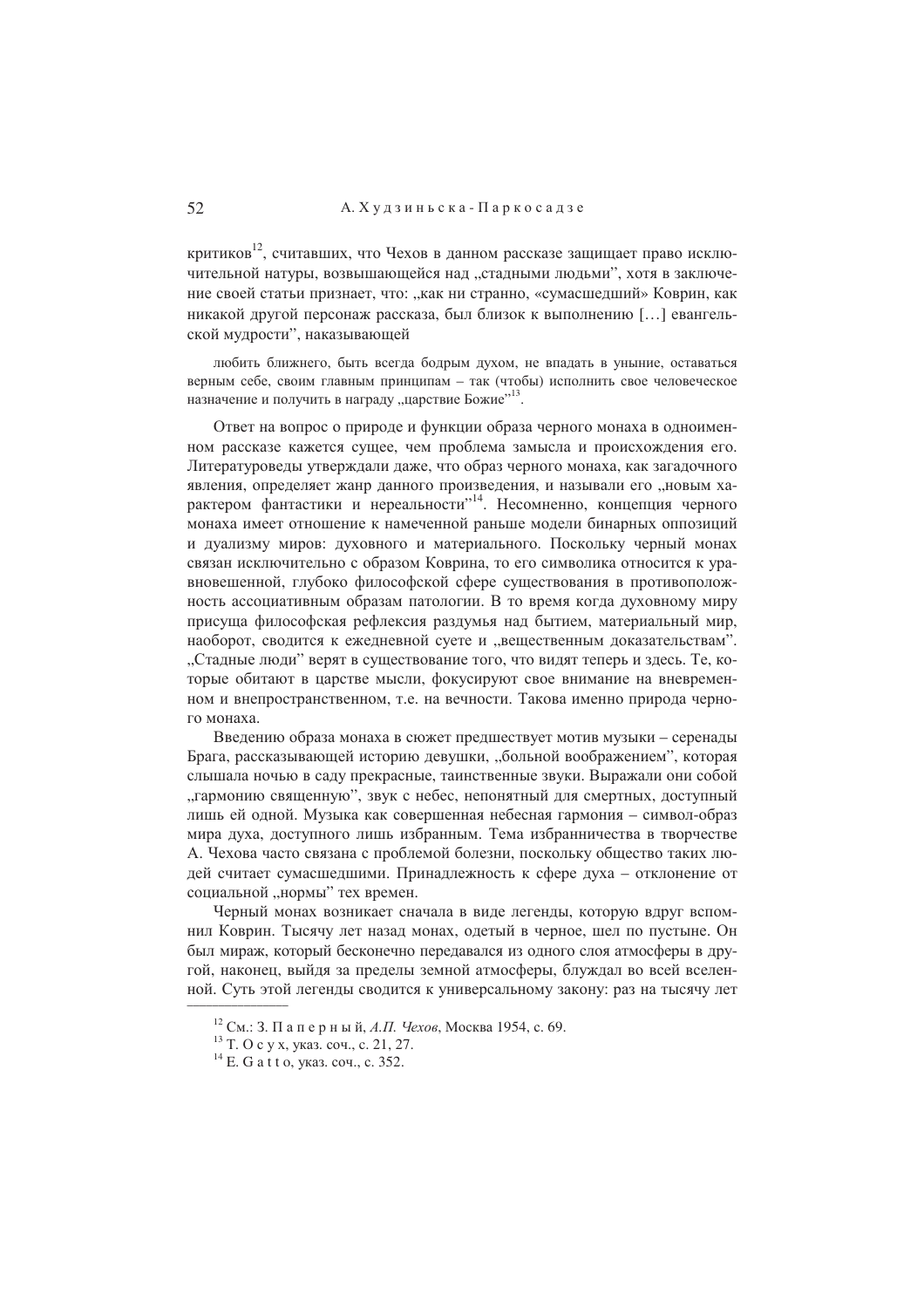он опять попадает в земную атмосферу и является людям. Коврин был убежлен, что эта тысяча лет на исхоле и момент встречи с монахом близок. Он ожидал его, казалось бы, с нетерпением:

По смыслу легенды черного монаха мы должны ждать не сегодня - завтра (ЧМ. c. 394).

Перед первым появлением монаха Коврин, наблюдая окружающий мир, подумал:

кажется, весь мир смотрит на меня, притаился и ждет, чтобы я понял его... (ЧМ, c. 395).

И только тогда перед ним сначала в виде высокого черного столба, а затем, приобретая человеческий облик, возник черный монах. Однако при первой встрече никакая беседа не состоялась. Определяется лишь тот факт, что эта галлюцинация вызывает у Коврина необыкновенное ощущение счастья. Эту эйфорию счастья не смогло разрушить даже осознание Ковриным того, что никто кроме него не видел монаха, что, в свою очередь, могло бы свидетельствовать о его помешательстве.

Чехов, сочиняя Черного монаха, по всей вероятности, допускал потенциальное двойственное прочтение этого рассказа. Писатель всегда в своих произведениях четко разделял социальный пласт, относящийся к реальной, современной ему действительности, и универсальный, объединяющий в себе сферу психологических и философских вопросов. Проблемы социологического плана обычно свойственны дословному восприятию содержания и доступны пониманию большинства читателей. Все то, что относится к проблемам человеческой психологии и познания в философском смысле, доступно, увы, пониманию редких читателей<sup>15</sup>.

Для того чтобы понять идею, правду жизни, о которой толкует А. Чехов, необходимо вникнуть в суть разговоров монаха с Ковриным. Во-первых, монах говорит Коврину о существовании "немногих, которые по справедливости называются избранниками божьими", т.е. тех, которые служат "вечной правде" (ЧМ, с. 402). Жизнь таких людей посвящена разумному и прекрасному, значит - "вечному". Монах убеждает Коврина в том, что "вечная жизнь есть", люди бессмертны и их "ожидает великая, блестящая будущность" и чем

<sup>15</sup> Пожалуй, проблема понимания данного произведения сводится к компетенции читателей. Ведь если допустить оценку Коврина как больного человека, а его восприятие мира, разговоры с монахом воспринимать как сущий бред, то окажется, что идеи, составляющие суть их бесед, - также ерунда. Следовательно, учитывая такую логику понимания, радость и счастье окажутся ненормальным состоянием человека, а деятельности гениальных людей (таких, как названных в тексте рассказа: Магомета, Шекспира и Будды) нельзя будет воспринимать как службу "вечной правде" и человечеству.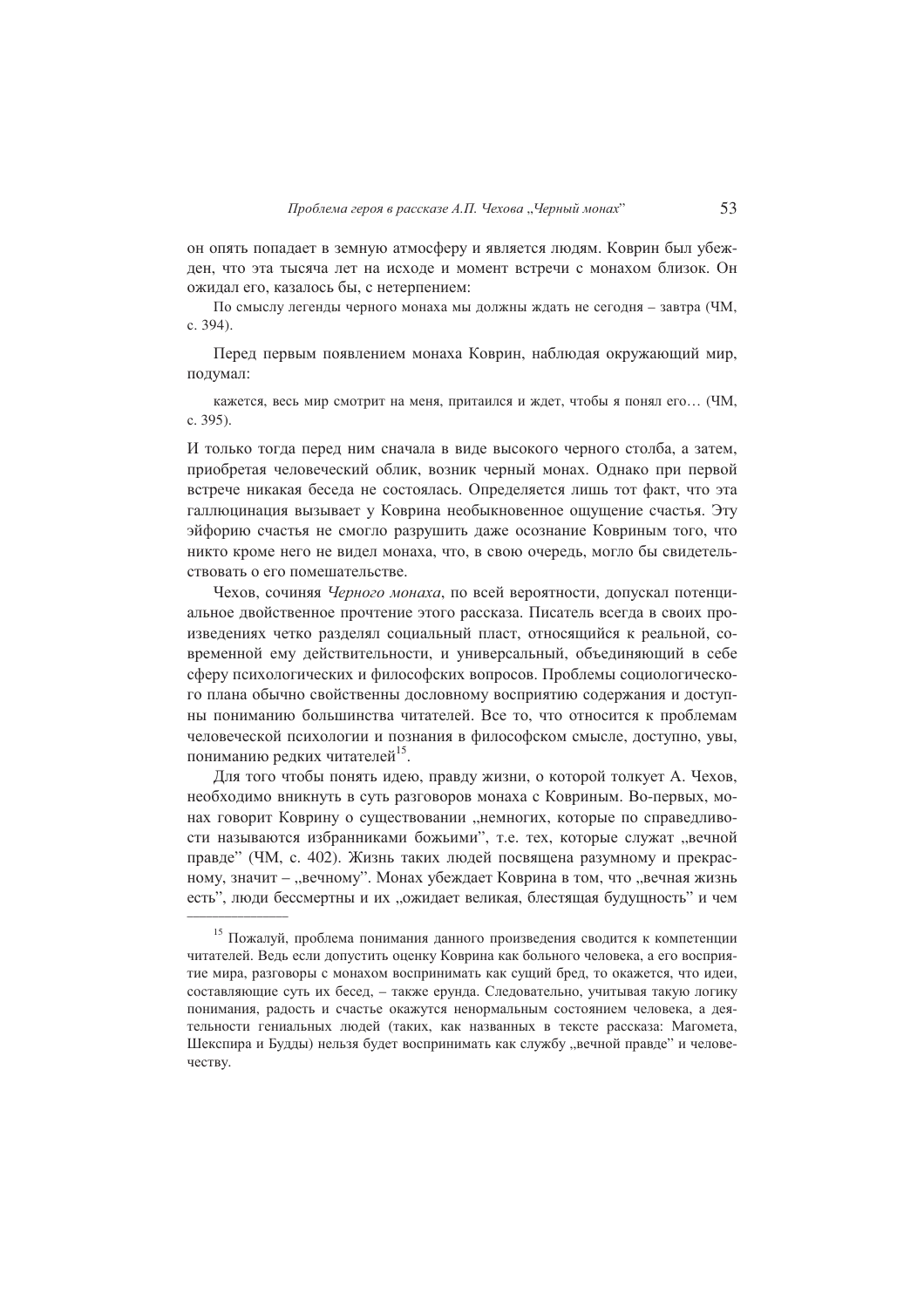больше на земле будет "избранников божьих", "тем скорее осуществится это будущее". Н. Берковский утверждает, что черный монах представляет собой "духовную жизнь" Коврина, которая "выбралась из недр его личности" ради собственного спасения. Таким образом черный монах становится своего рода "лвойником Коврина"<sup>16</sup>.

Во-вторых, монах объясняет Коврину природу счастья, обращаясь к нему следующими словами:

Разве радость сверхъестественное чувство? Разве она не должна быть нормальным состоянием человека? Чем выше человек по умственному и нравственному развитию, чем он свободнее, тем большее удовольствие доставляет ему жизнь. Сократ, Диоген и Марк Аврелий испытывали радость, а не печаль. И апостол говорит: постоянно радуйся. Радуйся же и будь счастлив (ЧМ, с. 409).

Естественно, среди критиков споры вызывают фрагменты высказываний монаха, в которых он называет Коврина избранником. Более того, критические отклики были вызваны также субъективным аспектом ощущения счастья.

Проблему счастья в творчестве Чехова внимательно рассмотрел Герард Гузляк, который обнаружил разные варианты счастья у писателя. Критик выделил четыре главные разновидности счастья: супружеское счастье, психологическое счастье, объективное счастье и индивидуальное счастье. Объективное счастье трактуется в данной статье как везение и благополучие, т.е. некая гармония с внешним миром. Толкуя понятие "психологического счастья", автор статьи ссылается на исследования В. Татаркевича<sup>17</sup> и определяет это психическое состояние как замкнутость в себе, в своем мире, концентрация на внутренних переживаниях героя. Полагается, однако, что в творчестве Чехова больше всего ценится только индивидуальное счастье, которое связано с переживанием духового наслаждения в смысле религиозном или мистическом, вызывает ощущение обретения высшего смысла существования. Если этот анализ применить к Черному монаху, то можно сделать вывод, что Коврину присуще счастье психологическое и индивидуальное, поскольку в финале счастье супружеское и объективное оказывается мнимым<sup>18</sup>.

Поэтика Черного монаха носит в себе черты того, что М. Бахтин называет платонским типом автобиографии, т.е. автобиографического самосознания человека, связанного со строгими формами мифологической метаморфозы. В основе этой метаморфозы лежит хронотоп - "жизненный путь ищущего

<sup>&</sup>lt;sup>16</sup> Н. Берковский, Чехов. От рассказов и повестей к драматургии, "Русская литература" 1965, № 4, с. 42.

<sup>&</sup>lt;sup>17</sup> W. T a t a r k i e w i c z, O szczęściu, Warszawa 1985, c. 116–119.

<sup>&</sup>lt;sup>18</sup> G. G u ź l a k, Szczęście w opowiadaniach Antoniego Czechowa (Rekonesans), [B:] Czechow 100 lat później, pod red. W. Szczucina, D. Kosińskiego, Kraków 2005, c. 21-31.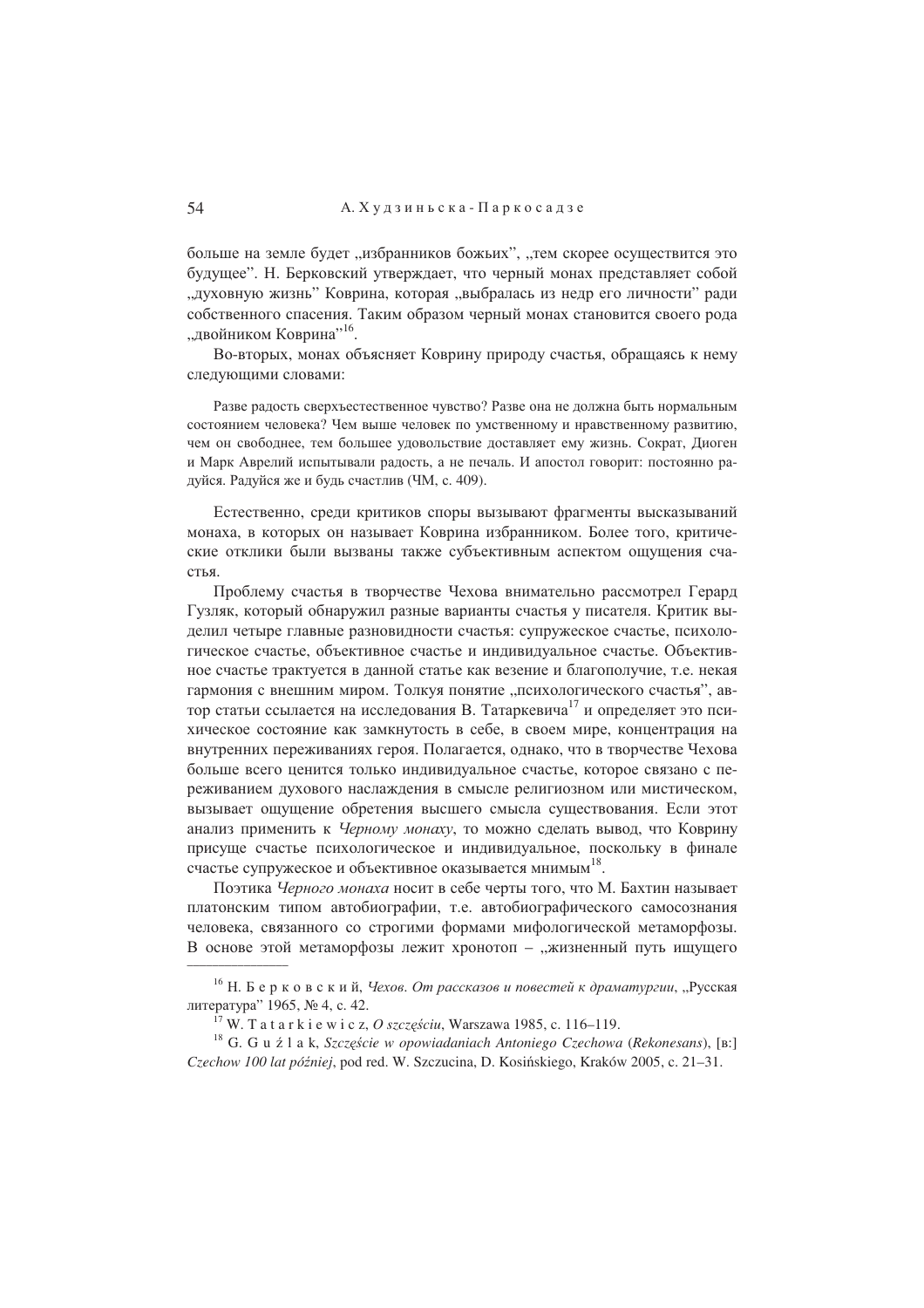истинного познания". Путь проходит через познание самого себя к истинному познанию (математика и музыка)<sup>19</sup>.

Симптоматично, что Платон понимал мышление как беселу человека с самим собою. При этом мышление как беседа с самим собою, в понимании Платона, отнюдь не предполагает какого-то особого отношения к себе самому (отличного от отношения к другому). Более того, беседа с самим собою непосредственно переходит в беседу с другим, никаких принципиальных разграничений здесь нет<sup>20</sup>. Кроме того, платонское восприятие человека отличалось тем, что духовное в человеке было также зримо и слышно, как и все внешнее. Эта сплошная овнешненность человека осуществлялась не в пустом пространстве, а в органическом человеческом коллективе, "на народе". Быть вовне означало быть для других, для коллектива, для своего народа<sup>21</sup>. Чеховский Коврин также ведет подобную беседу со своим зримым "я". Он также выполняет важную "духовную" функцию в органическом русском коллективе.

Любопытно, что при первой же встрече монах сразу извещает Коврина о том, что считает его "одним из немногих, которые по справедливости называются избранниками божиими" (ЧМ, с. 402). Реакция Коврина на льстившие ему слова монаха знаменательна для данного анализа, - ученый перебивает монаха говоря: "Но давай говорить не обо мне" (ЧМ, с. 404). И спрашивает его о более волнующем его самого вопросе - о вечной правде. Дальше повествователь описывает ощущение, испытываемое Ковриным после этой беселы: "То немногое, что сказал ему черный монах, льстило не самолюбию, а всей душе, всему существу его" (ЧМ, с. 404). "Льстило" потому, что подтверждало то, во что верил сам Коврин, - быть "избранником божьим" значит "служить", "посвятить свою жизнь" и самого себя "будущему счастью человечества". Он рад, что "стоит в ряду тех", которые "сделают человечество достойным царствия божия" и избавят людей от греха и страданий.

Более того. Коврин однажды сознается монаху, что тоска по славе ему чужла и непонятна. Он уливлялся повелению героя только что прочитанного французского романа, который "делает глупости и чахнет от тоски по славе". Монах ответил ему, что Коврин слишком умен, и (повторяя мысли самого Коврина) подчеркнул, что тот относится к славе "как к игрушке". Финал рассказа трагичен не только потому, что обозначен смертью Егора Семеныча и несчастием Татьяны, но, прежде всего потому, что обе стороны виновны в своем несчастье и несчастье своих близких. Поражение и вина Коврина может быть еще серьезнее, чем вина Песоцких, которые начали лечить Коврина "от счастья". Следуя чеховской логике, можно заключить, что каждый

<sup>&</sup>lt;sup>19</sup> М. Бахтин, Вопросы литературы и эстетики, Москва 1975, с. 281. Этот тип автобиографии был употреблен Платоном в Апологии Сократа и в Федоне.

<sup>&</sup>lt;sup>20</sup> Там же, с. 284-285.

<sup>&</sup>lt;sup>21</sup> Там же, с. 285.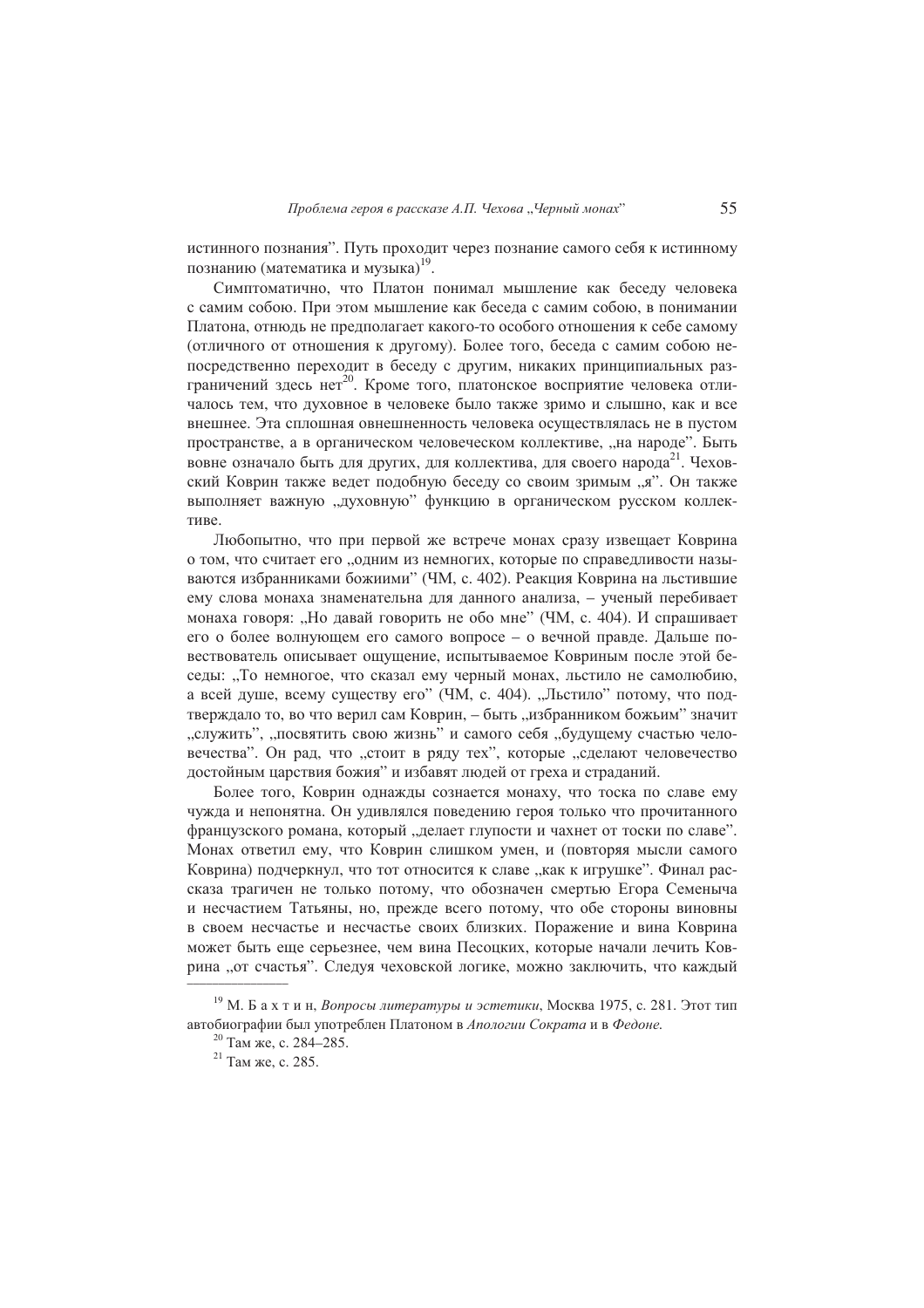человек несет ответственность за свою, и только за свою, жизнь, - Коврин виновен в том, что не боролся за свое счастье. Как итог целого рассказа звучат слова монаха в финале, в сцене умирания Коврина:

Отчего ты не поверил мне? [...] Если бы ты поверил мне тогда, что ты гений, то эти два года ты провел бы не так печально и скудно (ЧМ, с. 417).

После первого "миража", когда черный монах не заговорил с ним еще, Коврин испытывал "непонятную радость", которая воодушевляла его на научный труд. Так как никто кроме него не видел монаха, то Коврин подумал, что это может свидетельствовать о его умопомешательстве. Тем не менее, он не испугался новой для себя ситуации, а, наоборот, посчитал, что имеет право на это счастье:

Но ведь мне хорошо, и я никому не делаю зла; значит в моих галлюцинациях нет ничего дурного (ЧМ, с. 399).

Началом трагелии можно считать момент, в котором Татьяна и ее отец решили, что это состояние представляет собой серьезную болезнь и Коврина надо лечить. Тогда родственники заставили Коврина отказаться не только от всех его привычек, но, прежде всего, от работы, которая составляла суть его существования и приносила благо науке. Евгений Замятин сделал вывод, что Чехов, выбирая для своего героя смерть, отдал ей предпочтение перед пошлостью жизни<sup>22</sup>.

Современное литературоведение воспринимает творчество Чехова как метасюжет, т.е. своеобразный "двутекст", где читатель воспринимает содержание через речь автора и его "мысленные замечания"<sup>23</sup>. Более того, в области языковых средств выражения ученые выделяют понятие фигуры и фона. Первое относится к лексико-семантическому полю "настроение", а второе к полю "пространство", "время" и "среда"<sup>24</sup>. В случае Черного монаха фигура и фон создают два четких, противоположных варианта, причем фигура имеет приоритет. Любопытно, что в первой части рассказа фигура и фон находятся в видимом гармоническом соотношении, а в финале фон поглощает в себе фигуру, что имеет трагические последствия. В итоге следует отметить, что в метапоэтике<sup>25</sup> Чехова наблюдается четкая смена позиций фигуры и фона.

<sup>&</sup>lt;sup>22</sup> E. Z a m i a t i n, Czechow, przeł. S. Pollak, [B:] Czechow w oczach krytyki..., ykas. соч., с. 161.

<sup>&</sup>lt;sup>23</sup> А. В е ж б и ц к а, *Метатекст в тексте*, "Новое в зарубежной лингвистике" 1978, вып. 8, с. 403.

<sup>&</sup>lt;sup>24</sup> В.П. Х о д у с, Импрессионистичность драматургического текста А.П. Чехова, Ставрополь 2006, с.168.

 $^{25}$  Р. Б а р т, *Избранные работы. Семиотика. Поэтика*, Москва 1994, с. 131. По словам Р. Барта, метапоэтические данные помогают обнаружить литературную "двойственность", наблюдать одновременно "предмет и взгляд на предмет, речь и речь об этой речи".